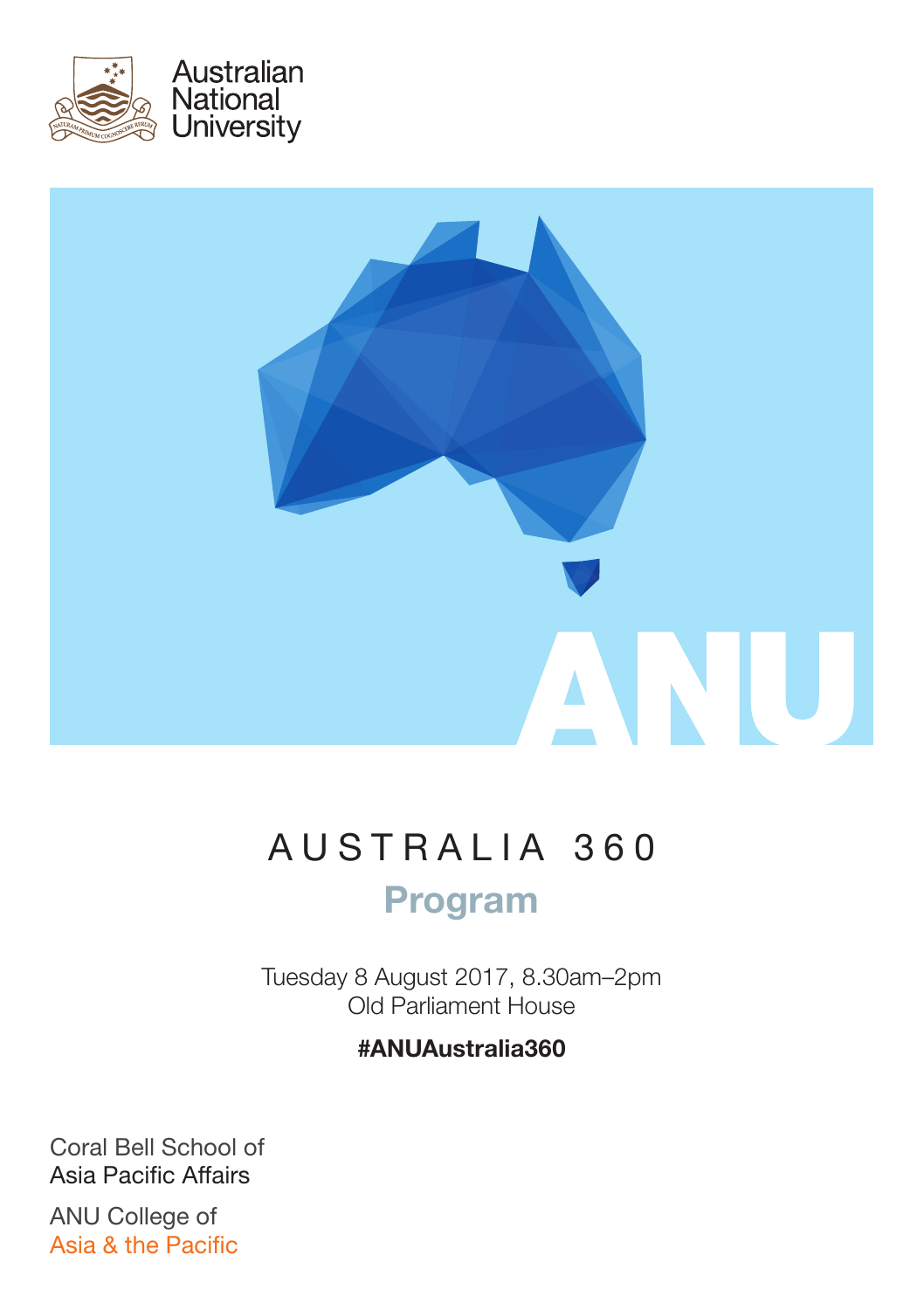## WELCOME

Welcome to Australia 360, the nation's only in-depth annual stocktake and forecast of international policy.

Since the Australian National University was founded in the aftermath of the Second World War, we have been committed to understanding and engaging with our region and driving positive change.

Here, at the Coral Bell School of Asia Pacific Affairs we are proud to have a long tradition of research excellence and policy engagement in international politics.



We are proud to be a dynamic academic hub of influential thinkers and revolutionaries, such as Dr Coral Bell. She left a legacy for scholars to make a lasting impact in the world.

In many ways, Australia 360 is an expression of Dr Bell's commitment and passion for excellence in foreign policy.

As the world becomes increasingly volatile, we all have a role to play in understanding our complex global landscape and Australia's position in it.

We have a responsibility to understand the critical challenges facing our region and consider the policy solutions needed for a stable future in the Asia Pacific.

I encourage you to engage with speakers, build connections, and challenge your ideas and the ideas of others. Most importantly, I hope this year's Australia 360 brings you renewed energy to lead us towards security in the world.

when K Ty

Brendan Taylor Director, Coral Bell School of Asia Pacific Affairs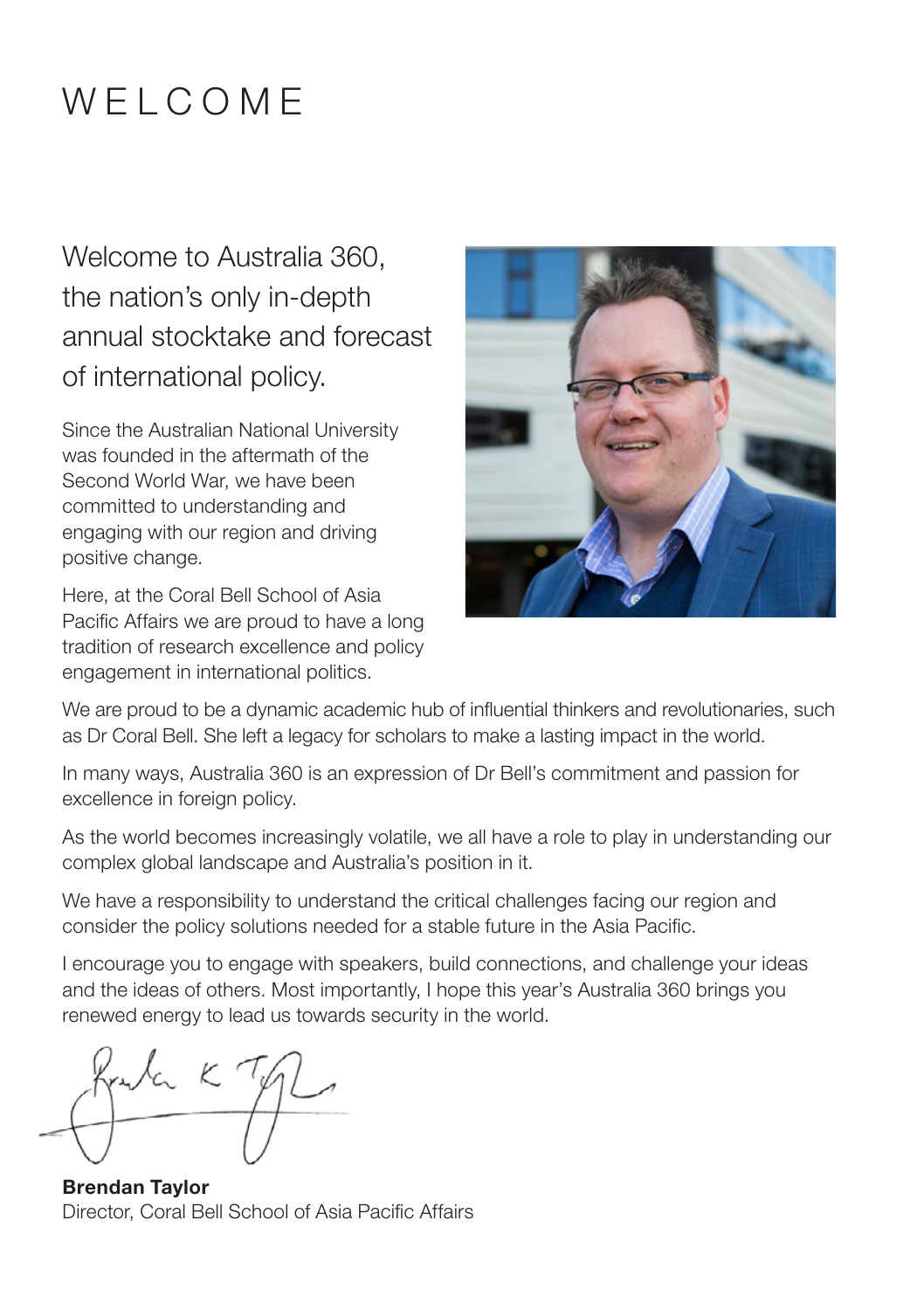## PROGRAM

| 8.30am  | <b>Registration</b>                                                                                                                                                                                                                                             |
|---------|-----------------------------------------------------------------------------------------------------------------------------------------------------------------------------------------------------------------------------------------------------------------|
| 9am     | <b>Welcome</b><br>Dr Nicholas Farrelly, Deputy Director, Coral Bell School of Asia Pacific Affairs<br>at ANU College of Asia & the Pacific                                                                                                                      |
|         | <b>Welcome to Country</b><br>Ms Violet Sherida                                                                                                                                                                                                                  |
|         | <b>Opening Address</b><br>Professor Michael Wesley, Dean, ANU College of Asia & the Pacific                                                                                                                                                                     |
| 9.30am  | <b>Introduction to Keynote Address</b><br>Professor Shirley Leitch, Deputy Vice-Chancellor (Global Engagement), ANU                                                                                                                                             |
|         | <b>Keynote Address</b><br>Senator Penny Wong, Shadow Minister for Foreign Affairs                                                                                                                                                                               |
| 10am    | <b>Regional Roundup Panel Discussion</b><br>Dr Cecilia Jacob (Moderator), Southeast Asia: Dr Mathew Davies, Northeast<br>Asia: Dr Amy King, South Pacific: Mr James Batley, South Asia: Professor<br>Rory Medcalf and United States: Professor Geoffrey Wiseman |
| 11.15am | <b>Morning Tea</b>                                                                                                                                                                                                                                              |
| 11.45am | <b>Introduction to Big Issues Panel Discussion</b><br>Professor Marnie Hughes-Warrington, Deputy Vice-Chancellor (Academic), ANU                                                                                                                                |
|         | <b>Big Issues Panel Discussion</b><br>Dr Nicholas Farrelly (Moderator), Mr George Carter, Associate Professor<br>Gregory Fealy, Dr Greg Raymond and Ms Eve Warburton                                                                                            |
| 12.30pm | Lunch                                                                                                                                                                                                                                                           |
| 1pm     | <b>Australia 360 Live Panel Discussion</b><br>Mr Keiran Gilbert (Moderator), Professor John Blaxland, Dr Huong Le Thu,<br>and Professor Hugh White                                                                                                              |
| 2pm     | <b>Close</b>                                                                                                                                                                                                                                                    |